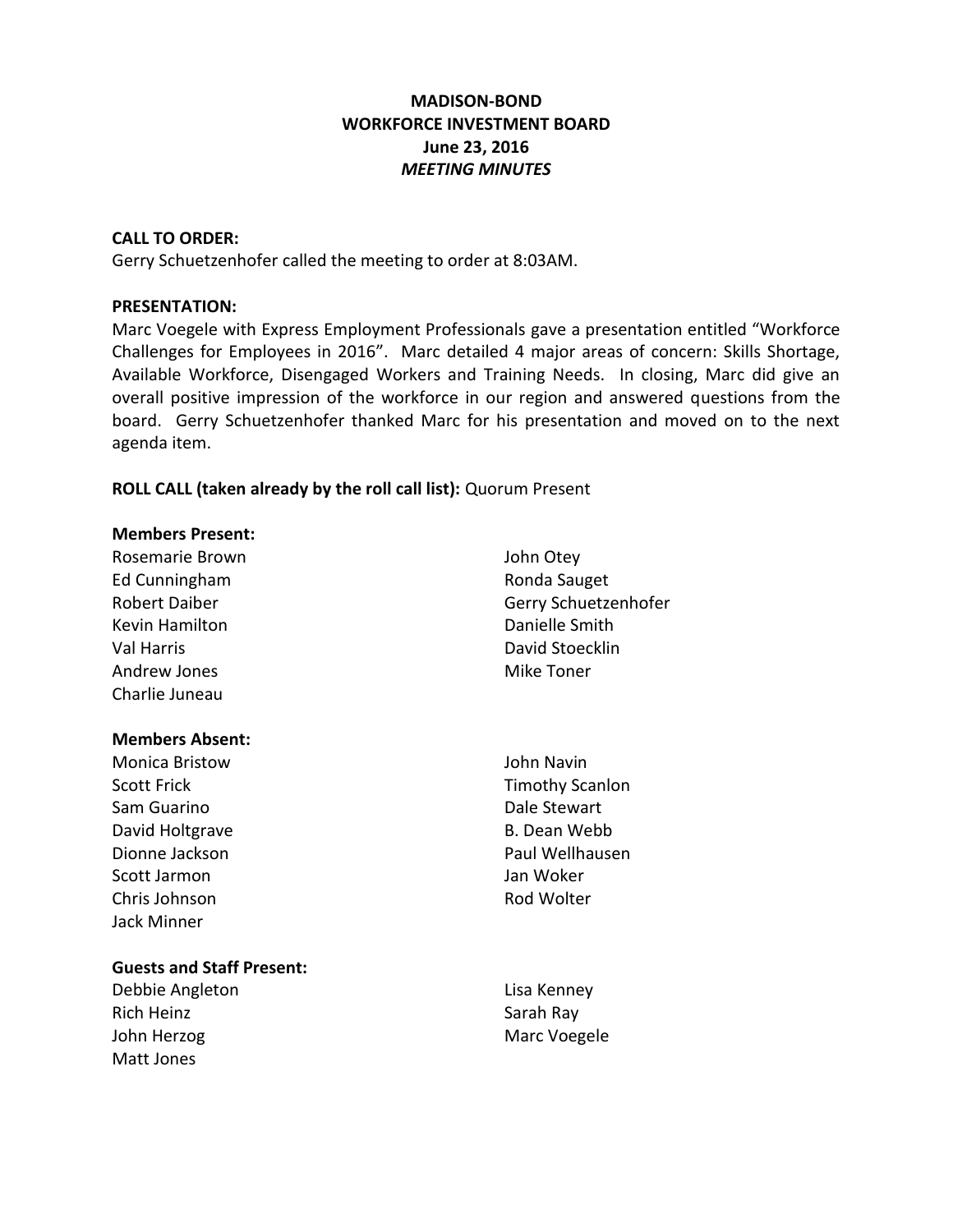### **PUBLIC COMMENT:**

With no public comment, Gerry Schuetzenhofer moved on to the next agenda item.

### **APPROVAL OF MINUTES (ACTION):**

Gerry Schuetzenhofer asked for a motion to approve the March  $24<sup>th</sup>$ , 2016 meeting minutes. The motion was made by Bob Daiber and seconded by Rosemarie Brown. The minutes were unanimously approved.

#### **COMMITTEE & ACTIVITY REPORTS:**

#### **Executive Committee:**

Gerry Schuetzenhofer and David Stoecklin presented 5 items for full board approval (already approved by the Executive Committee):

- #1) PY 2015 WIOA Intertitle Transfer Budget Modification
- #2) PY 2014 WIA Unspent Transitional Funds Budget Modification
- #3) PY 2016 WIOA Plan Modification Master Budget
- #4) Renewal of Contracted Youth Providers for PY 2016
- #5) Renewal of the Approved Training Providers/Programs List for PY 2016

After a brief discussion, Ed Cunningham made a motion to approve and it was seconded by Andrew Jones. The items were unanimously approved.

Gerry and David also brought in the new local & regional plan for full board approval. Mike Toner made a motion to approve and it was seconded by Ronda Sauget. The item was unanimously approved.

## **Membership and Management Update:**

David Stoecklin updated everyone that Dr. John Navin from SIUE is resigning from the board because he has accepted another position. His board term will most likely be filled by his replacement at the university.

## **One-Stop Operations Committee:**

In Paul Wellhausen's absence, Matt Jones reported that many of the committee's members have been working on the 2016 MOU and once the document is completed and signed, the committee will resume meeting on a regular basis.

#### **Communications Update:**

David Stoecklin reported that the next edition of the WIB e-newsletter will be out in July.

## **Youth Committee:**

In Rod Wolter's absence, David Stoecklin reported that the committee met on May  $4<sup>th</sup>$  and talked about the recent Collinsville Career Day, held on April 27<sup>th</sup>. 2000 students attended and there were 87 speakers (pictures of the event were distributed to the board). Also, during the May 4<sup>th</sup> meeting, the committee formally approved the renewal of 3 providers for 2016.